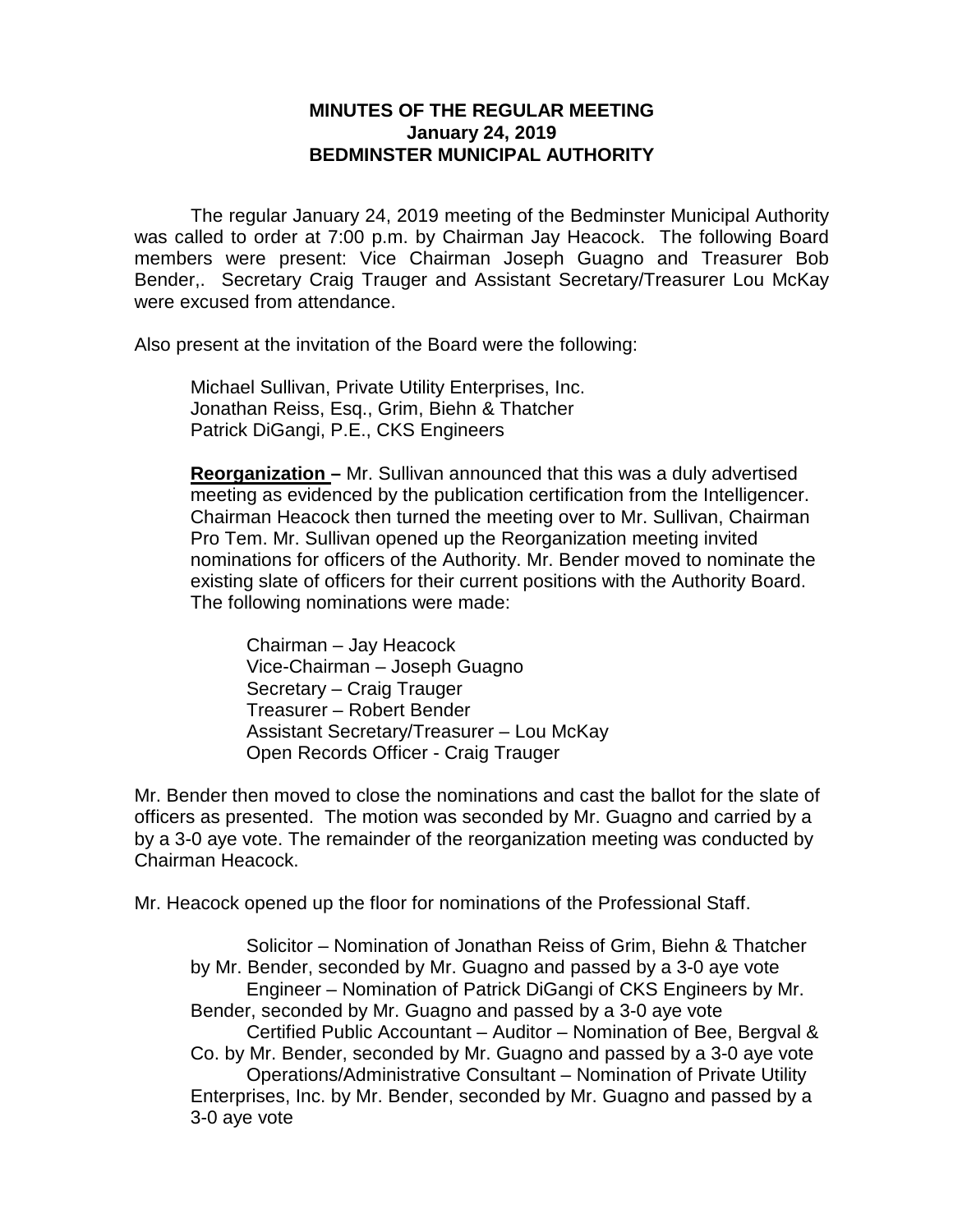Mr. Bender then moved to close the Reorganization Meeting and convene the regular monthly meeting of the Authority Board. The motion was seconded by Mr. Guagno and carried by a 3-0 aye vote.

# **MINUTES**

Upon motion of Mr. Bender, seconded by Mr. Guagno, the Board approved the minutes of the December 5, 2018 board meeting 3-0.

#### **PUBLIC COMMENT**

- A. Confirmed Appointments<br>B. From the Floor Hov
- B. From the Floor Howard J. Woods Jr, PE, Howard J. Woods Jr & Assoc. LLC - Mr. Woods presented a detailed review to the Board the Bedminster Municipal Authority Rate Study. After several questions and comments by the Board, A motion was made by Mr. Bender and seconded by Mr. Guagno to approve the Rate Study as presented, by a vote of 3-0. The Board directed Mr. Sullivan to post the rate study to the Authority's web site.

## **FINANCIAL REPORT**

The Authority Administrator referred the Board to the reports contained in the meeting packet. The Board generally review the reports contained in the meeting packet. Mr. Sullivan noted that future reports will incorporate the Deep Run information into the main system since it now discharges to that system.

## **TREASURER'S REPORT**

- 1. Mr. Sullivan read the Treasurer's Report, dated December 31, 2018. A motion was made by Mr. Bender, seconded by Mr. Guagno to approve the Treasurer's Report of - \$61,335.19 (Pennland Farms – \$11,151.17, Estates at Deep Run Creek \$559.88). The motion passed with a 3-0 vote.
- 2. Mr. Sullivan read the Treasurer's Report, dated January 24, 2019. A motion was made by Mr. Bender, seconded by Mr. Guagno to approve the Treasurer's Report of - \$62,173.86 (Pennland Farms – \$9,707.02, Estates at Deep Run Creek \$705.25). The motion passed with a 3-0 vote.

## **SOLICITOR'S REPORT**

## **Authority Business**

Mr. Reiss referred the Board to his written report.